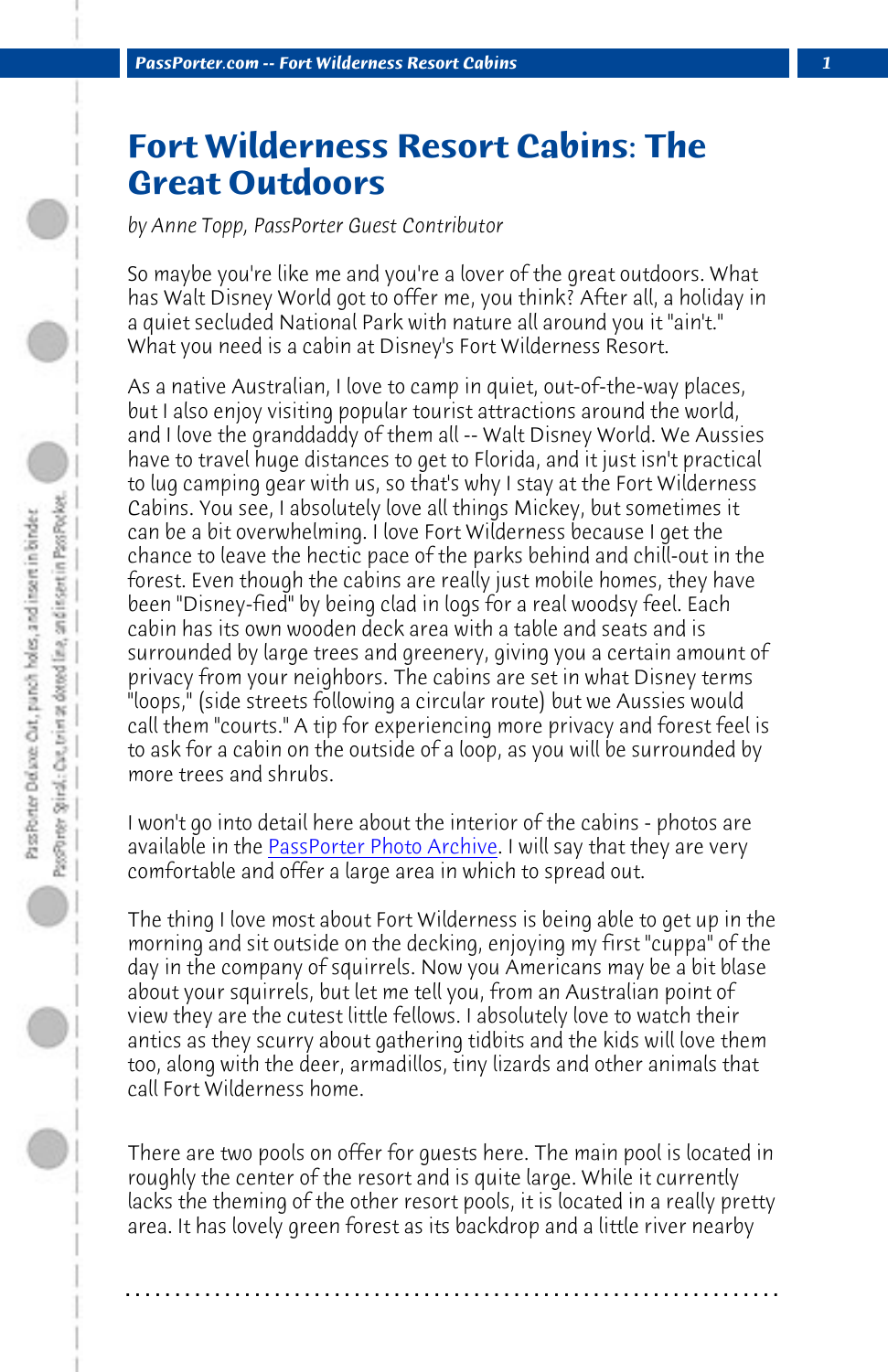where you can fish and canoe (rental of poles and canoes is available through the Bike Barn nearby). I also understand that this pool is getting a face lift soon, which will add a waterslide, so that should satisfy the kids. The other pool is right amongst the cabin loops, but again it doesn't offer anything special other than a great place to cool off on a hot day, surrounded by peaceful forest.

There are two Trading Posts (general stores), one down by the lake known as the Settlement Trading Post and the other one near the main pool in the center of the park known as the Meadow Trading Post. The Meadow happens to be the closest store to the cabins. Having said that, it is still quite a walk to get there, but I really enjoyed getting up early and strolling through the woods with the squirrels as my only companions, to get our daily provisions before hitting the parks. You are not encouraged to drive your vehicle around the resort - there's nearly no place to park, just to make sure. However, you are allowed to drive to the Meadow Trading Post and park for a short time while you shop. You will only find basic provisions at the stores but enough to get you by.

Getting to the parks from Fort Wilderness can be a bit of a hassle. As the resort is so huge, they have an internal bus system to get you around. You have to catch one of these to take you to the two main terminals from where the park buses and/or ferries leave. These terminals are located at opposite ends of the resort. If you want to go to Disney's Hollywood Studios or catch the boat to Magic Kingdom you need to catch an internal bus down to the Settlement Depot and transfer there. if you want to go to Epcot, Animal Kingdom, or Downtown Disney you need to catch an internal bus going the other way to the front entrance (Outpost Depot) and transfer there. I admit at first it's a bit confusing but you'll soon get the hang it. All this does mean you have to allow extra time to get to the parks, so if you're a person who loves to get from point A to point B as quickly as possible, then you are better off renting a car. A car also comes in handy to do grocery runs and to visit other attractions in the area, but as Americans drive on the opposite side of the road to us Aussies, we can find it a bit daunting.

Another option if you want to get around the resort and bypass the internal buses is to rent a golf cart. They're not cheap at \$47 plus tax a day, but they would be worth it if you have small children and you're getting home late from the parks, as you won't need to wait for the internal buses to get you back to your cabin. You do need to reserve one as early as possible - you can book up to a year in advance. Oh, and don't forget to recharge them when you park! There are charging posts outside the cabins and at the two main bus terminals, by the lake, and at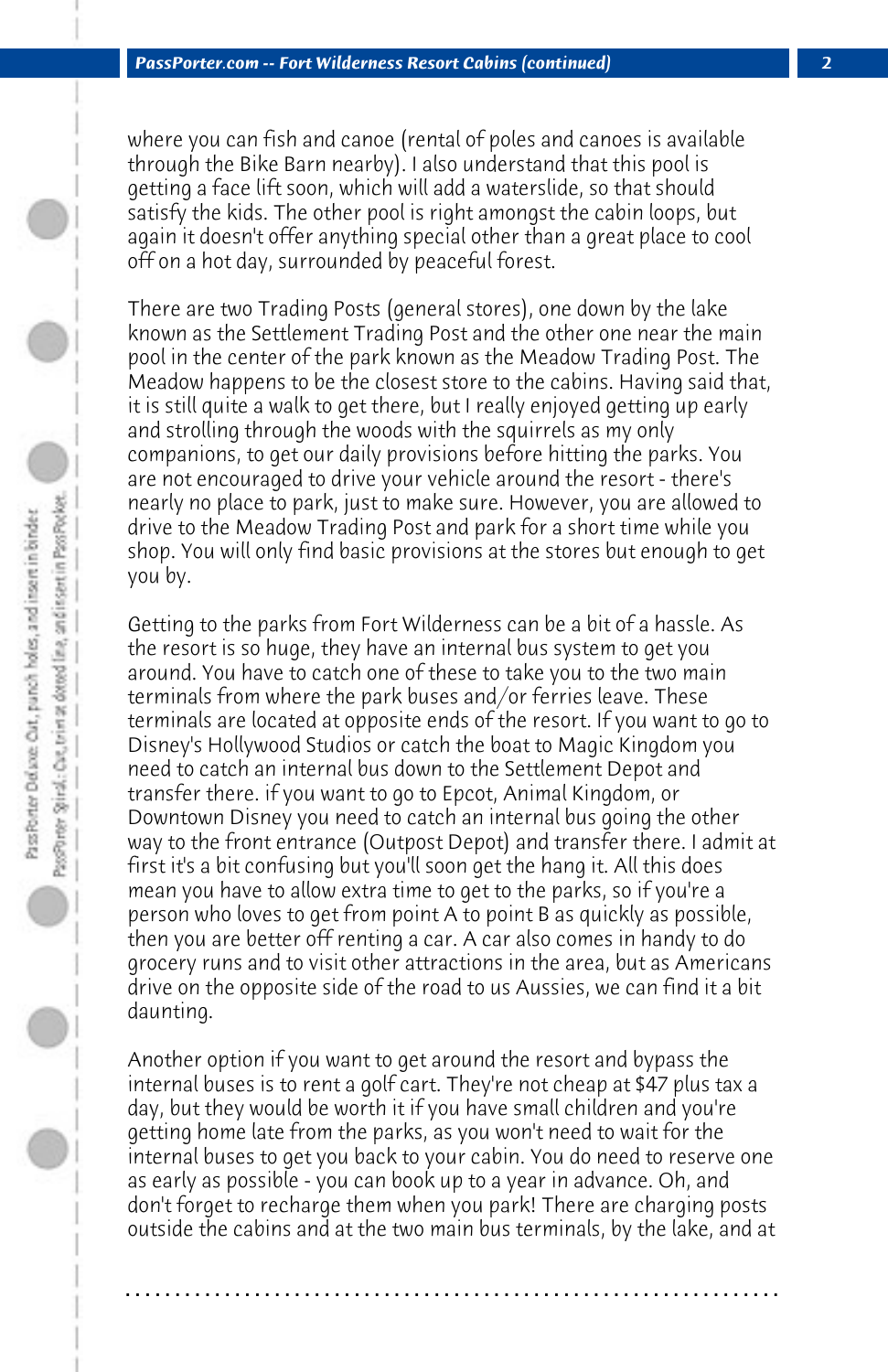the main entrance.

Now one bit of advice specifically for Aussie visitors regards the time of year to visit Walt Disney World. We have one very large advantage over Americans, and that is, our main holidays are in January and this coincides with one of the quietest times of year at Walt Disney World. You will find crowds are very manageable and the long waits at rides encountered at other times of the year almost nonexistent. Just be aware that the Disney Marathons are held usually the second weekend in January, and that Martin Luther King holiday weekend also falls in January. These two events usually do have a bit of an impact on the crowd levels, but on those days, why not take the opportunity to visit one of the many other tourist attractions in the area such as SeaWorld, Universal Studios, or Kennedy Space Center to name a few?

There is so much offered at Fort Wilderness that you could easily devote several days to on-site activities, but perhaps I will save all that for another time. What I will say to travelers who love the great outdoors, is seriously consider staying at the Fort Wilderness Cabins. Trust me, they are a quiet, relaxing oasis after all the excitement of the amazing parks.

## Fort Wilderness Resort Quick Facts

Address: 4510 N. Fort Wilderness Trail, Lake Buena Vista, FL 32830 Phone: 407-824-2900 / Fax: 407-824-3508 Room Rates: 2009 rates begin at \$43 for a partial hookup campsite, \$57 for a full hookup campsite, \$62 for a preferred campsite, and \$265 for a Wilderness Cabin

*About The Author: Anne Topp has two children and lives in Melbourne, Australia. She owns her own TV Lighting Production Company and simply loves to travel with her kids. She has been to Walt Disney World twice and has just booked her third trip.*

*Article last updated: 01/19/2009*

*View the latest version online at: http://www.passporter.com/articles/disneys-fort-wilderness-cabins.html*

*Copyright by Anne Topp. All rights reserved under International and Pan-American Copyright Conventions. No part of this publication may be stored in a retrieval system or transmitted in any form by any means electronic, mechanical, photocopying, recording, scanning, or otherwise, except as permitted under sections 107 or 108 of the 1976 United States Copyright Act. Resale of this guide is strictly prohibited without the copyright holder's permission. If you purchased this publication from someone other than PassPorter Travel Press, please call 877-929-3273.*